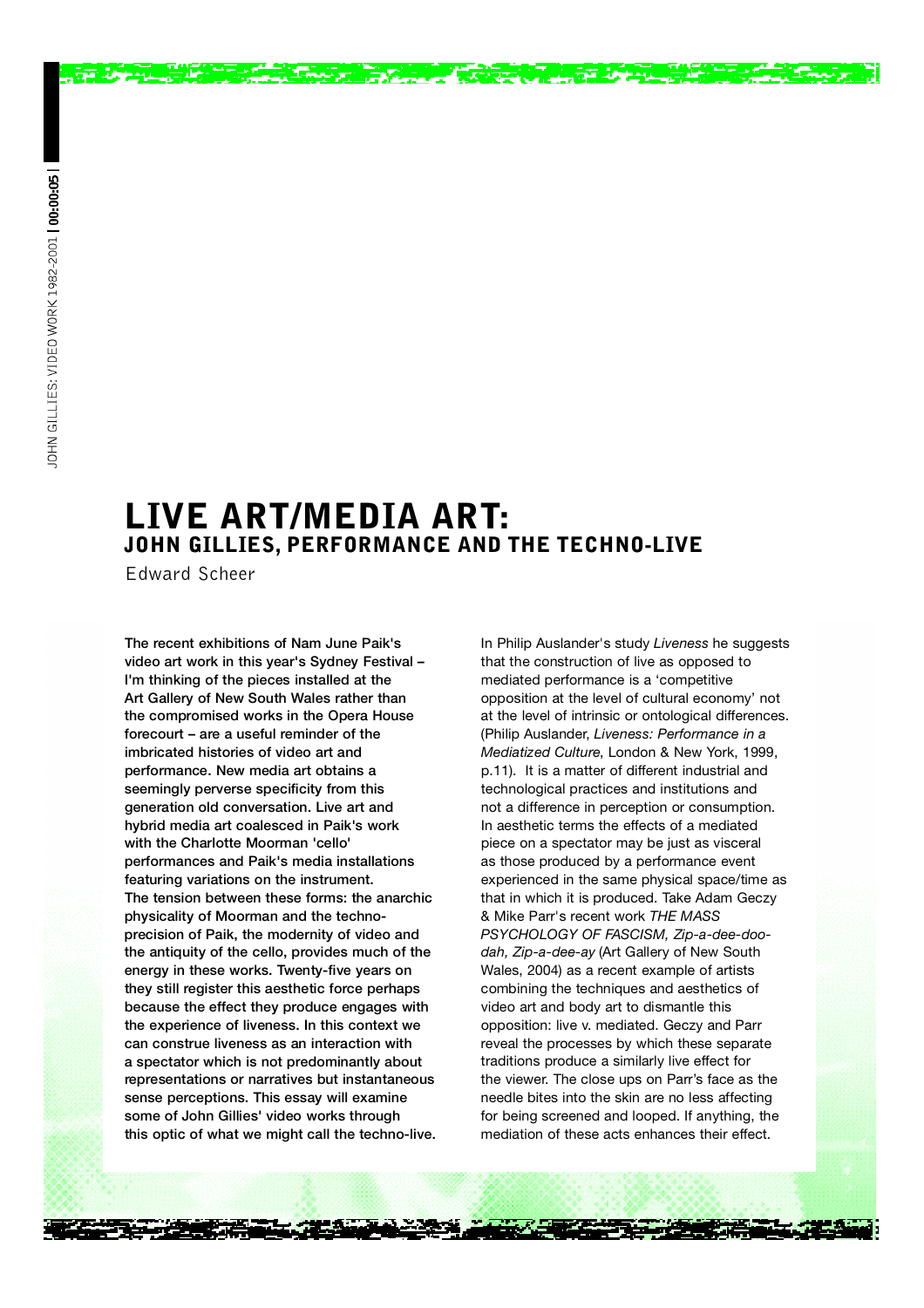Alternately a live performance can be as dull as a test pattern. No names but we've all experienced that kind of liveness as well. Auslander's view is that the live and the mediated are mutually dependent for reasons that are both historical and experiential. His reasons focus on the institution of television, and its insistence on the value of the live moment to construct a sense of communitas, a shared experience for an audience: so the studio audience is a metonym for the larger space of reception etc. Consider also the ubiquity in the news broadcast of the live read and the prominence given to 'live' dialogue with reporters. The experiential effects of 'going live' include the generation of effects of intimacy and immediacy, and interactivity with an audience, something reality programmers use to great effect. The increasing prominence in the use of media in live performance also underscores this point, through the ineluctable modality of the projection. Even in live contexts such as sports events, the spectator's perceptual apparatus is geared towards a cinematic and/or televisual vocabulary, of repeats, close ups and tracking shots. Theatre spectators can be observed laughing and applauding on cue, just as performers in stadium concerts attempt to replicate recorded versions of their material. To unpick the live from the mediated in the age of information is a particularly p roblematic and probably doomed enterprise.

John Gillies' career as an artist is a testament to this mutual imbrication of liveness and media. He trained at the then Darling Downs Institute of Advanced Education from 1978 to 1980 (now the University of South-east Queensland) at a time when a cross-disciplinary program of theatre, music and fine arts was fed by a lively cross cultural engagement. Balinese music was part of the curriculum. Gillies recalls videoing guest artists from places such as Japan, India and Bali. Let's face it, Queensland at that time, the fag end of the Bjelke-Petersen era, gave backwaters a bad name, so the achievements of this little institution in these areas appear twice as remarkable in retrospect. In 1981 Gillies headed for the Sydney College of the Arts then in its heyday with Parr and Adrian Hall on the staff. He worked as a musician in a number of improvisatory jazz bands, did solo performance art work and trained in movement at One Extra where he met Clare Grant, later a member of The Sydney Front (1988-1993) and a long time collaborator with Gillies - see Techno/Dumb/ *Show* (1991) and *The Mary Stuart Tapes* (2000).

*Techno/Dumb/Show* (1991) shows a side of The Sydney Front that all their video documentation cannot. It reveals the members in their youth in close up and we feel the strange hit of 15 years passing in a few frames of video. For me their work momentarily disappears in this piece, taken over by their faces. The video here works as a kind of mobile portrait.



**Techno/Dumb/Show, 1991, videotape (made in collaboration with The Sydney Front)**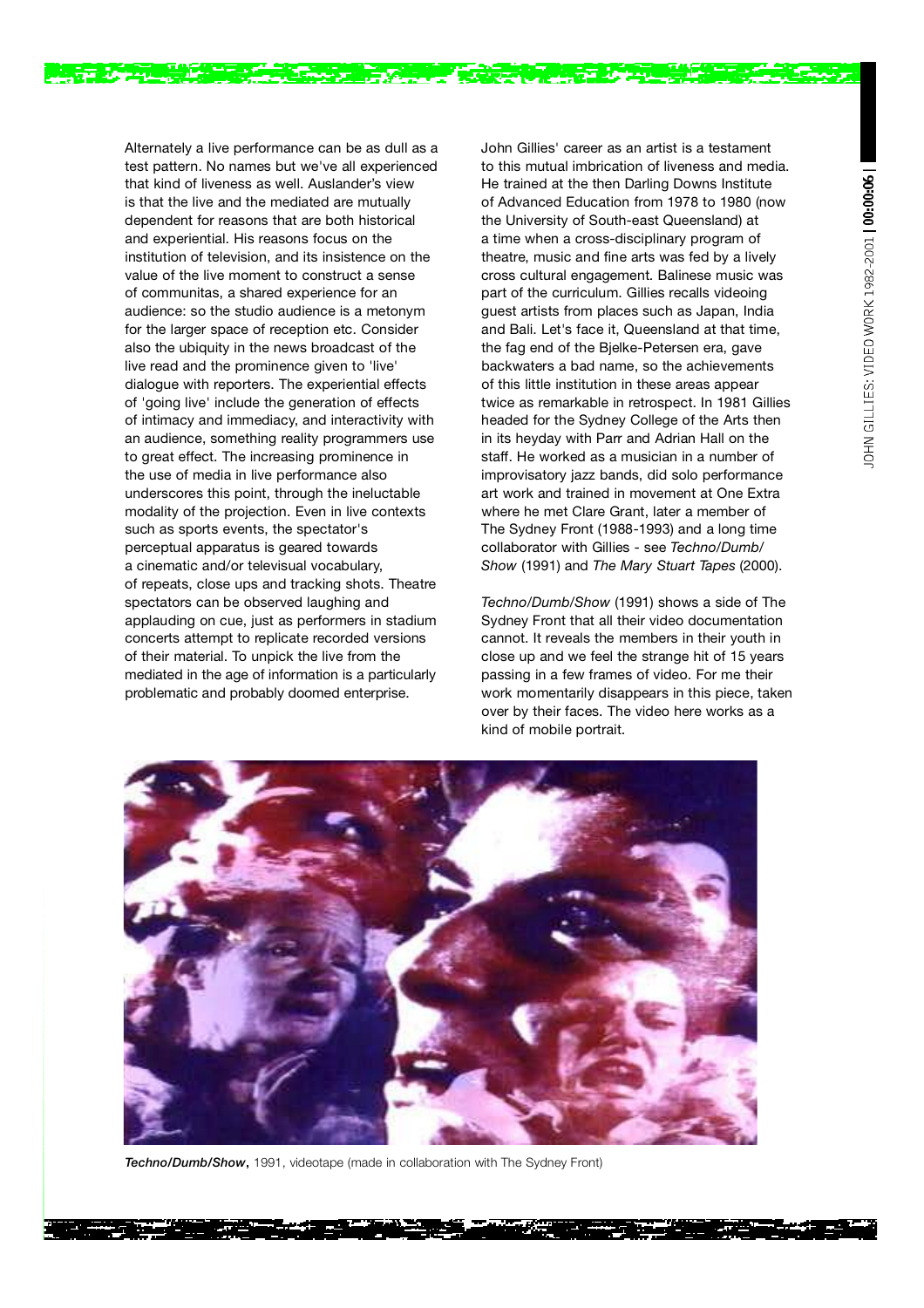In lingering on close ups, facial expressions and gestures we see these artists divorced from the content of a particular piece of work, cut off from its logic and simply forming the episodic structure of an improvised montage, a deconstructed actor training video, a 'catalogue of gestures' as Gillies calls it. Gillies makes no attempt to simply record a performance. What he is doing is unleashing the performativity of the gestures themselves: the autonomy of an action broken into its component parts. At its root this is what montage performs. In this sense it is perhaps even the performativity of the medium of video itself that he is working on. Editing this work involved the physical manipulation of tapes, switching between takes and selecting the best of the improvised edits to achieve a pulsing e ffect which is almost organic. In this sense Gillies' approach to montage is not unlike that of a video jockey.

He says in an interview undertaken with the late Nicholas Zurbrugg in 1993 that this work was consciously critical of the emergent discourse around video art which had become 'very selfreferential, constantly referring to video art as if other forms didn't even exist. While a lot of early video artists, such as Nam June Paik, came from Fluxus and music, this wasn't spoken about very much.' (in Nicholas Zurbrugg, ed., *Electronic Arts in Australia [Continuum: Journal of Media and Culture 8/1*], 1994, p. 202) Tracking a genealogy of new media art back to the fluxists and Cage (rather than to avant-garde film which is also possible) reveals new media as an emergent art practice that is engaged with a variety of other performative practices in a way that is entirely experimental. Gillies uses the term 'exploratory', a process the outcome of which is unknown. Performance Space has been the centre of this kind of experimental performance/art practice in Sydney for 21 years so its apt that Gillies' retrospective should be seen here and that it should feature a collaboration with one of Sydney's most influential experimental performance companies.

The Sydney Front galvanised the Sydney performance scene in the late 1980s and early 1990s. The group were heavily influenced by European and Japanese performance techniques especially Pina Bausch and Tadashi Suzuki. (Nigel Kellaway was famously the first Australian performer to undertake the rigours of the Suzuki training in TOGA in Japan in the 1980s). With a

combination of Expressionist and sometimes Surrealist aesthetics and the militaristic precision choreography of Suzuki, they made deconstructive dance theatre at the Performance Space a popular alternative to more conventional theatre practice in Sydney.

**Contact of the Contact of Action** 

In pieces like *John Laws/Sade* (1987) and The Pornography of Performance (1988) both referenced in *Techno/Dumb/Show* they enacted the farce of the socialised body with its repressions and channelisations. The middle class behavioural set of the mainstage theatre company repertoire became the basis for melodramatic exaggeration, rendering it a ridiculous spectacle of empty gestures. In *Pornography* a performer opens a can of dog food and slowly and enthusiastically consumes the contents, cupcakes are forced up the anus of a performer, violent rape scenes are enacted and abreacted. In all their work The Sydney Front continually returned the consciousness of the audience to the codes of their participation in the performance event, often by breaking up a sequence of actions into the constituent gestures before a narrative can take over, or repeating a series of gestures until they become detached even from the logic of the live work itself, thereby confounding the ontology of liveness in their own unique way. Just thought I'd mention all this…

The episodic and gestural quality of the work of this company partly explains the presence of their members in a number of these pieces. But its more than that, this was, after all, some of the most vibrant artistic work in any medium in the country in the late 1980s. The Australian moment of experimental performance came late but at least it came. John Gillies' video work is not a document of this moment since it forms part of that moment. It both reproduces and relaunches it. Gillies himself had been inspired by seeing a Wooster Group performance in the early 1980s in New York. The Woosters as you may know are famous for deconstructing classic American drama and finding media analogies for the thematic material they are presenting. For instance in *Route 1 and 9 (The Last Act)* from 1981 a TV drama version of Thornton Wilder's 1938 classic Our Town - a play beloved of school curricula in the U.S.A. – is displayed on overhead monitors, while onstage the white male actors of the company wear blackface and play the roles of stagehands hysterically abreacting the play's repressed racial themes.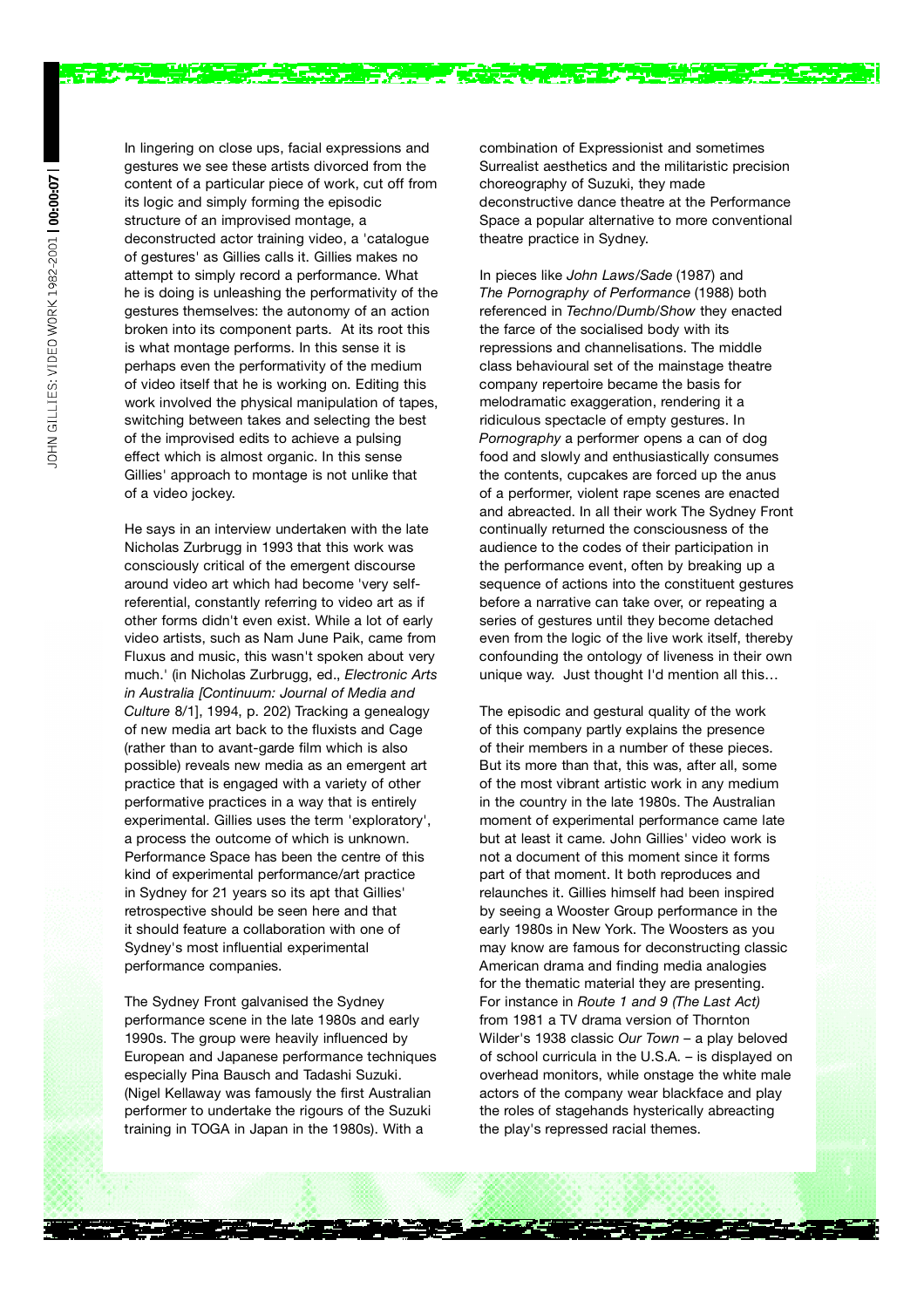Or in *House/Lights* from 1998 in which Russ Meyer's *Faster Pussycat Kill! Kill!* (1966) becomes the visual accompaniment to a version of Gertrude Stein's *Doctor Faustus Lights the* Lights. Gillies' direction of Clare Grant in the performance of *Mary Stuart* (Performance Space, 1998) suggests a slightly different approach to this use of video. Rather than the media image as the set against which the live work takes place here it becomes an analogue to the live work and one which effectively occludes the presence of the performer.

In this piece the audience members in the Performance Space theatre watch a screen on which is displayed CCTV images of the space around the building and in the changing rooms. They hear Clare Grant's voice live through speakers and occasionally glimpse a shape moving past the cameras which track Grant's eventual approach into the theatre itself down St. James's lane outside and through the changing rooms. She finally enters the theatre wearing the elaborate costume you can see in the video version and, noticing the audience, cries out as the lights go down to end the piece. The mediated image is the only way the audience can receive the character of Mary Stuart. Presence fails and the lights go out.



The Mary Stuart Tapes, 2000, videotape performer: Clare Grant

The video version of this performance only partially captures this sense of the necessary, because ubiquitous and unavoidable, perspective of the media image. It is more suggestive of the physical spaces through which Grant/Mary Stuart moves. Kings Cross at night is not such an odd choice for this unlikely

character seeking her time to reappear on the world stage cut off even from what she is saying. Schiller's text – *Maria Stuart* (1800) – comes through in discontinuous fragments reinforcing the sense of radical displacement this character suffers as her permanent condition and rendered an ontological fact through the use of video. This piece exemplifies Gillies' approach to video as one in which live art and media are mutually implied. Performance moves into video and the video into performance, testing each other's boundaries like a long time married couple.

**The Committee of the Committee of the Committee** 

In an extension of the Woosters use of media as the permanent set against which we live our lives, Gillies seems to be saying that its not a matter of televisual clutter obscuring our vision of things but a more complete merging of perception with media. In this piece Gillies shows how mediated interventions in performance also feed back into media art especially video installation in ways which often destabilise both the concept of performative presence (cherished by theatre) and the sense of media as abstraction. It also examines how the modes of reception required by video installation reflect similar concerns in performance, that presence is no guarantee of identity and memory. Our images, as Chris Marker says, have taken the place of our memories.

The de Quincey Tapes echoes these concerns here in relation to Tess de Quincey, the major figure in butoh in Australia. Butoh is a form which lends itself well to mediated interventions such as video projection as it presents the dancers' bodies as evacuated shells empty of personality or identity. They form part of the image landscape in which the work occurs. De Quincey has developed a radical form of site specificity since her early work with Min Tanaka's Mai-Juku company in Japan between 1985 and 1991 and in her Body Weather workshops and group performances such as the Lake Mungo performance project *Square of Infinity* (1991-1994) in far Western New South Wales. Her early solo performances were firmly within the butoh tradition in pieces such as *Movement on the E d g e* (1988) and *Another Dust* (1989) both of which were performed at Performance Space. Her company De Quincey Co continues to make butoh inspired work. Gillies' video loop uses the image of de Quincey herself as a point of